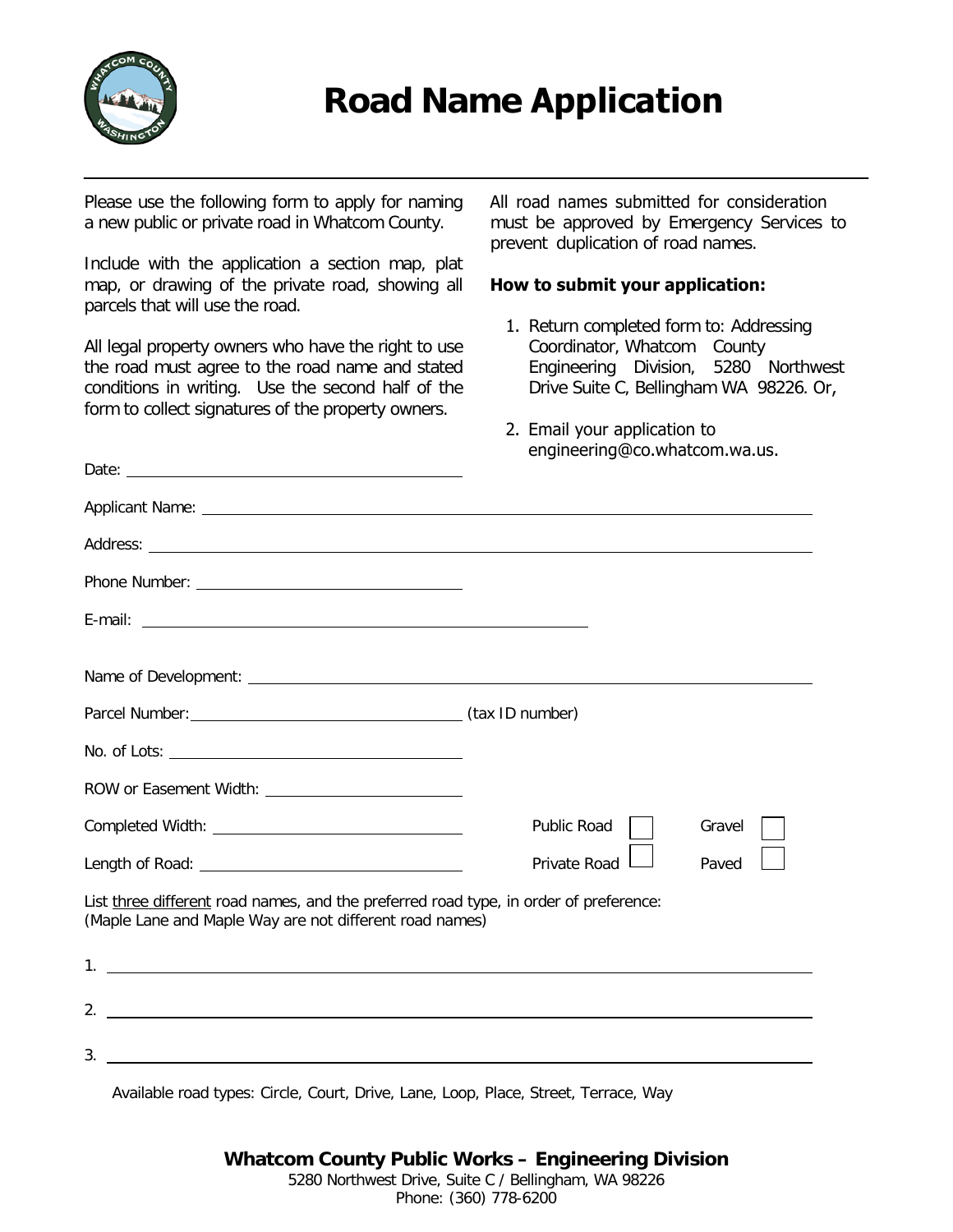We, the following property owners that are or will be accessing the road to be named, have reviewed the proposed names and agree with the choices.

We understand that when the road is named our addresses will be changed.

We understand that if the private road sign at the entrance of the road is stolen or destroyed, it will be the shared responsibility of all property owners to replace and maintain the sign.

| Name Printed | Signature | <b>Current Address</b> | Parcel Number |
|--------------|-----------|------------------------|---------------|
|              |           |                        |               |
|              |           |                        |               |
|              |           |                        |               |
|              |           |                        |               |
|              |           |                        |               |
|              |           |                        |               |
|              |           |                        |               |
|              |           |                        |               |
|              |           |                        |               |
|              |           |                        |               |

Additional notes and comments from property owners: